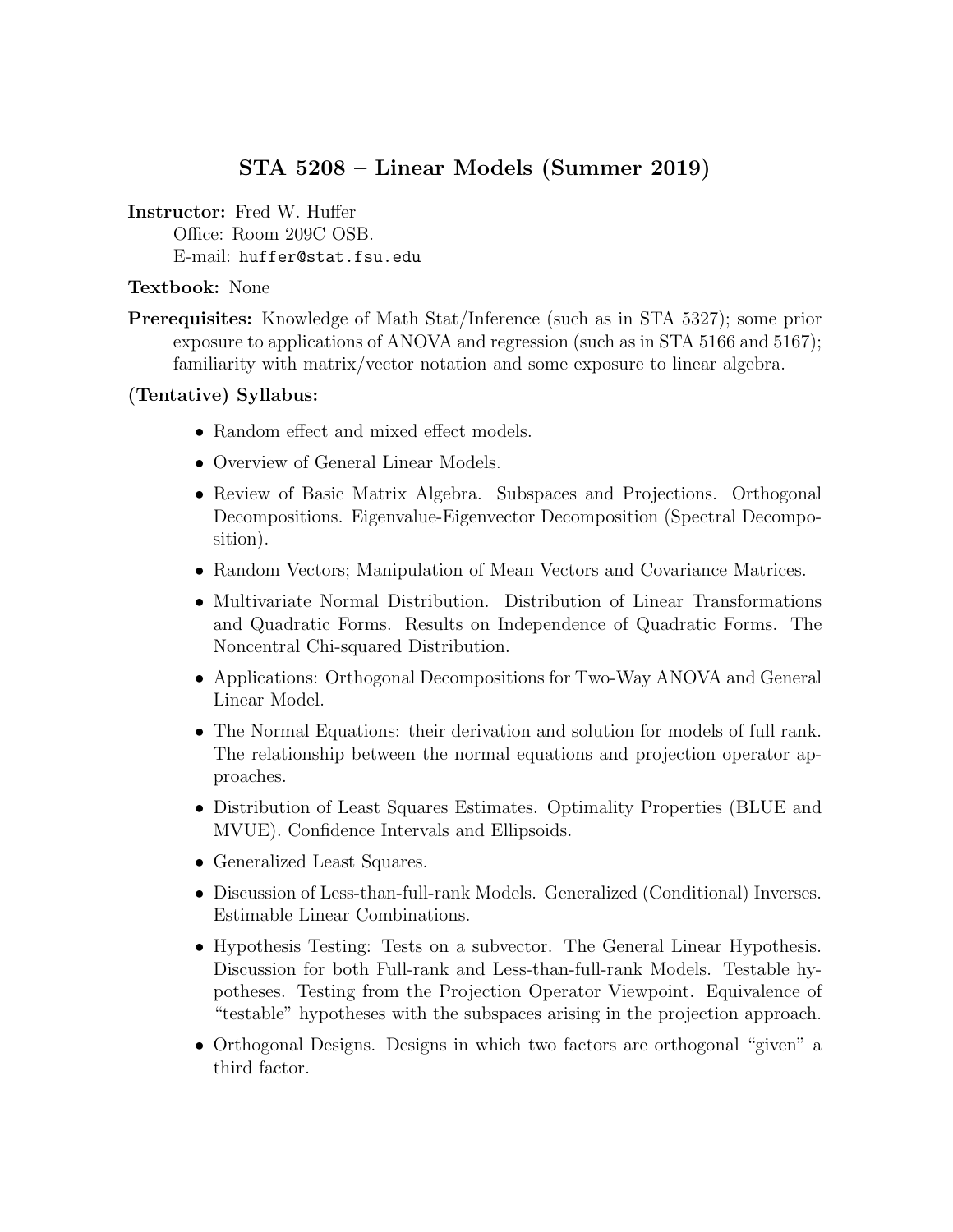Grading: Your grade will be based on quizzes (equally weighted) and a final exam, which will be based primarily on the lecture notes. Your course total will be computed weighted  $2/3$  on the quiz average and  $1/3$  on the final exam. The grade cutoffs are  $90.0\%$  for the lowest A–,  $80.0\%$  for the lowest B–, and  $70.0\%$  for the lowest C–. However, these grade cutoffs may be adjusted downward at my discretion.